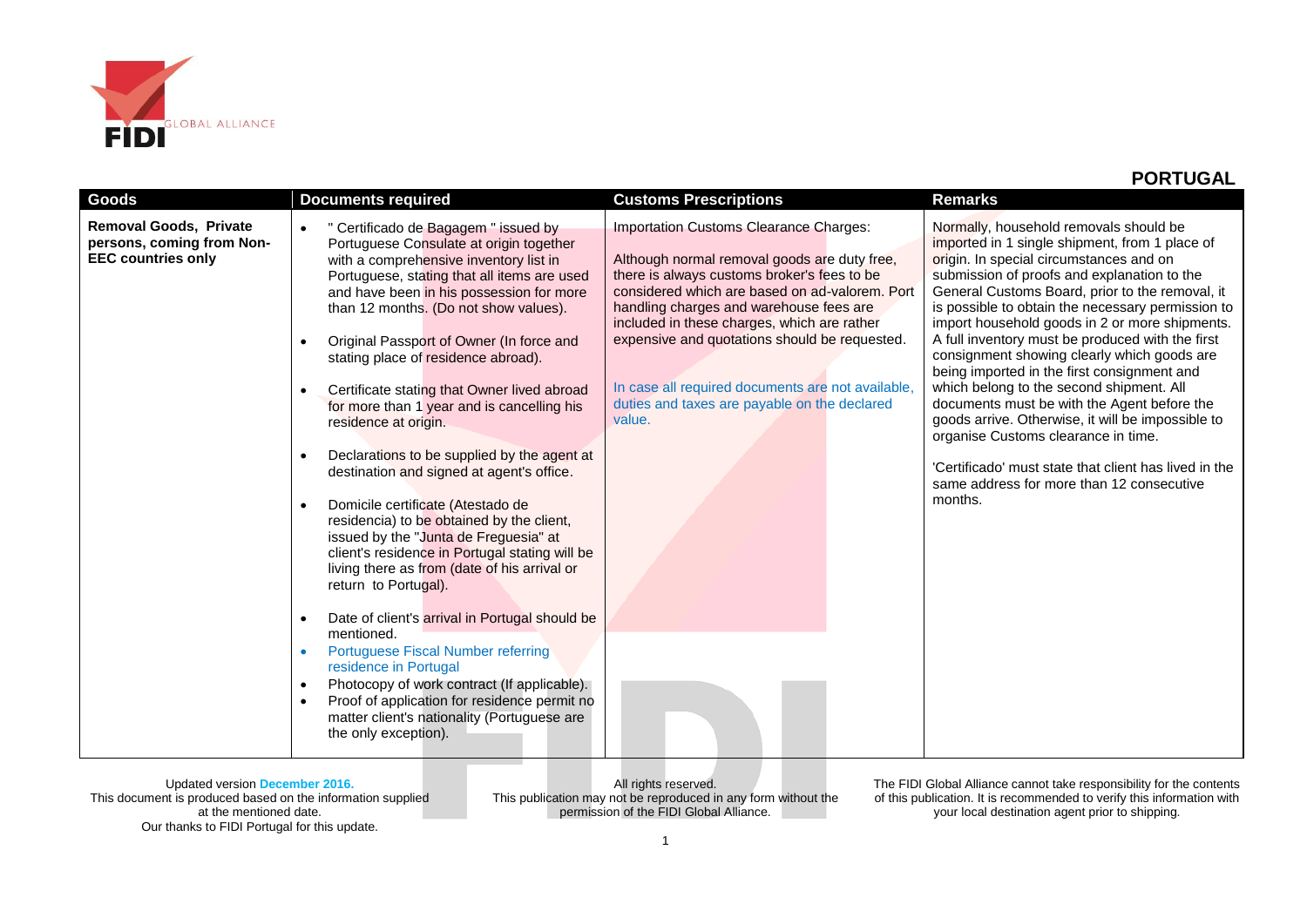

| Goods                                                                      | <b>Documents required</b>                                                                                                                                                                                                                                                                                                                                                                                                                                                                                                                                                                                                                                                                    | <b>Customs Prescriptions</b>                                                                                                                                                                                                                                                                                   | <b>Remarks</b>                                                                                                                                                                                                                                                                                      |
|----------------------------------------------------------------------------|----------------------------------------------------------------------------------------------------------------------------------------------------------------------------------------------------------------------------------------------------------------------------------------------------------------------------------------------------------------------------------------------------------------------------------------------------------------------------------------------------------------------------------------------------------------------------------------------------------------------------------------------------------------------------------------------|----------------------------------------------------------------------------------------------------------------------------------------------------------------------------------------------------------------------------------------------------------------------------------------------------------------|-----------------------------------------------------------------------------------------------------------------------------------------------------------------------------------------------------------------------------------------------------------------------------------------------------|
| Removals goods for<br>secondary residence coming<br>from non EEC countries | " Certificado de Bagagem " issued by<br>$\bullet$<br>Portuguese Consulate at origin together<br>with an inventory list in Portuguese (with<br>values) where client must state that all<br>items have been in his possession for<br>more then12 months and that he will keep<br>his residence in the foreign country.<br>Declarations to be supplied by the agent at<br>$\bullet$<br>destination and signed at agent's office.<br>Photocopy of Predial Register of new<br>$\bullet$<br>house or rental contract duly legalised by a<br>notary public.<br>Photocopy of air ticket, or declaration<br>$\bullet$<br>(available from agent) where date of arrival<br>and other details are shown. | As per " Removals goods " above, plus 23%<br>VAT on the value shown in the " Certificado de<br>Bagagem".                                                                                                                                                                                                       | If client is cancelling a second residence at<br>origin, the list must also state that items have<br>been in his possession for more than 12 months.                                                                                                                                                |
| <b>Diplomatic removals</b>                                                 | Diplomats, other consular officials, diplomatic<br>and international mission accredited in Portugal:<br>Diplomatic franchise must be obtained by<br>$\bullet$<br>Embassy through the Portuguese Ministry<br>of Foreign Affairs with a minimum of 15<br>days before shipment arrives.                                                                                                                                                                                                                                                                                                                                                                                                         | Duty free entry<br>Owner must be in Portugal at least 1 week prior<br>to removal arrival for diplomatic or non-<br>diplomatic shipments.<br>Without above documents, customs clearance<br>cannot be performed and shipment will have to<br>be kept under customs supervision, paying<br>heavy storage charges. | Diplomatic franchise must be obtained from local<br>Embassy.<br>In order to allow the issue of this document,<br>details of shipment and list must be given in<br>advance in order to give time to apply for it.<br>Diplomatic moves from EEC countries require<br>only an inventory list of goods. |

All rights reserved. This publication may not be reproduced in any form without the permission of the FIDI Global Alliance.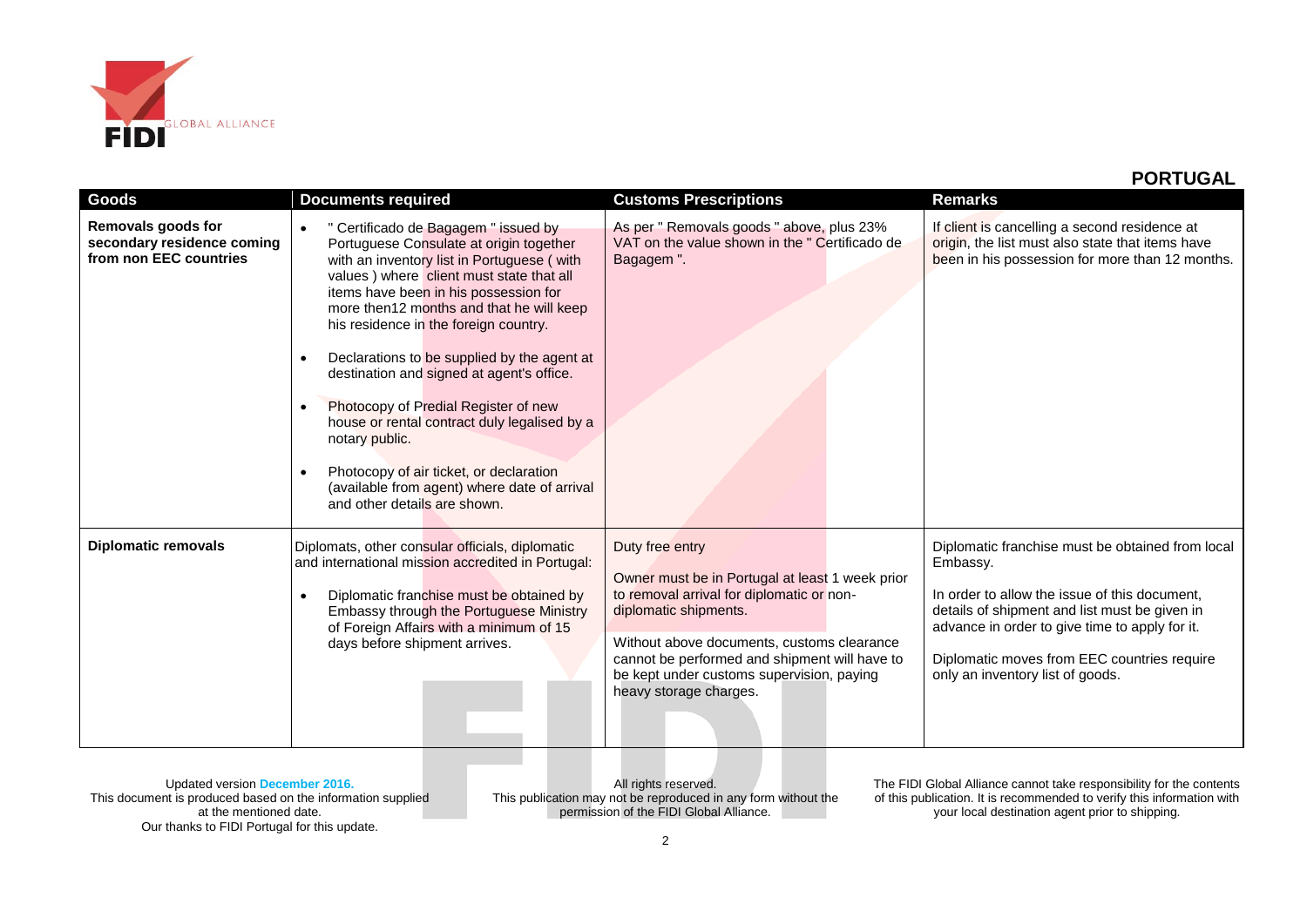

| Goods                                    | <b>Documents required</b>                                                                                                                                                                                                                                                                                                                                                                                                                                                                                              | <b>Customs Prescriptions</b>                                                                                                                                                       | <b>Remarks</b>                                                                                                                                     |
|------------------------------------------|------------------------------------------------------------------------------------------------------------------------------------------------------------------------------------------------------------------------------------------------------------------------------------------------------------------------------------------------------------------------------------------------------------------------------------------------------------------------------------------------------------------------|------------------------------------------------------------------------------------------------------------------------------------------------------------------------------------|----------------------------------------------------------------------------------------------------------------------------------------------------|
| Antiques - part of removal               | No documents as long as included in a<br>$\bullet$<br>removal                                                                                                                                                                                                                                                                                                                                                                                                                                                          | Duty free entry.                                                                                                                                                                   | It is convenient to declare them to Customs at<br>the time of entry in Portugal in order to avoid<br>problems at the time of eventual exportation. |
| <b>Antiques -</b><br>Imported separately | Import licence and invoice<br>$\bullet$                                                                                                                                                                                                                                                                                                                                                                                                                                                                                | Subject to payment of duties.                                                                                                                                                      | If imported alone:<br>Only commercial companies can apply for import<br>licences.                                                                  |
| Fine arts,<br><b>Exhibition goods</b>    | Document issued by the Gallery / Museum<br>that owns the goods stating that article is<br>being shipped to  to show on a given<br>exhibition, to be held at  for a "x" period<br>of time.<br>Museum / Gallery that is receiving works<br>must apply for a special temporary import<br>licence to Customs Main Office, for a<br>maximum period of 6 months, stating the<br>reason for the importation.<br>Commercial invoice.<br>EUR 1 certificate.<br>Title of ownership.<br>Identification / catalogue or ATA carnet. | If imported under ATA carnet, no duties or taxes<br>or deposits are necessary.<br>If no ATA carnet available, Customs Duties must<br>be guaranteed by a deposit or bank guarantee. | Import duties depend on nature of goods.<br>All this regulation may be changed without<br>notice.                                                  |

Updated version **December 2016.** This document is produced based on the information supplied at the mentioned date. Our thanks to FIDI Portugal for this update.

All rights reserved. This publication may not be reproduced in any form without the permission of the FIDI Global Alliance.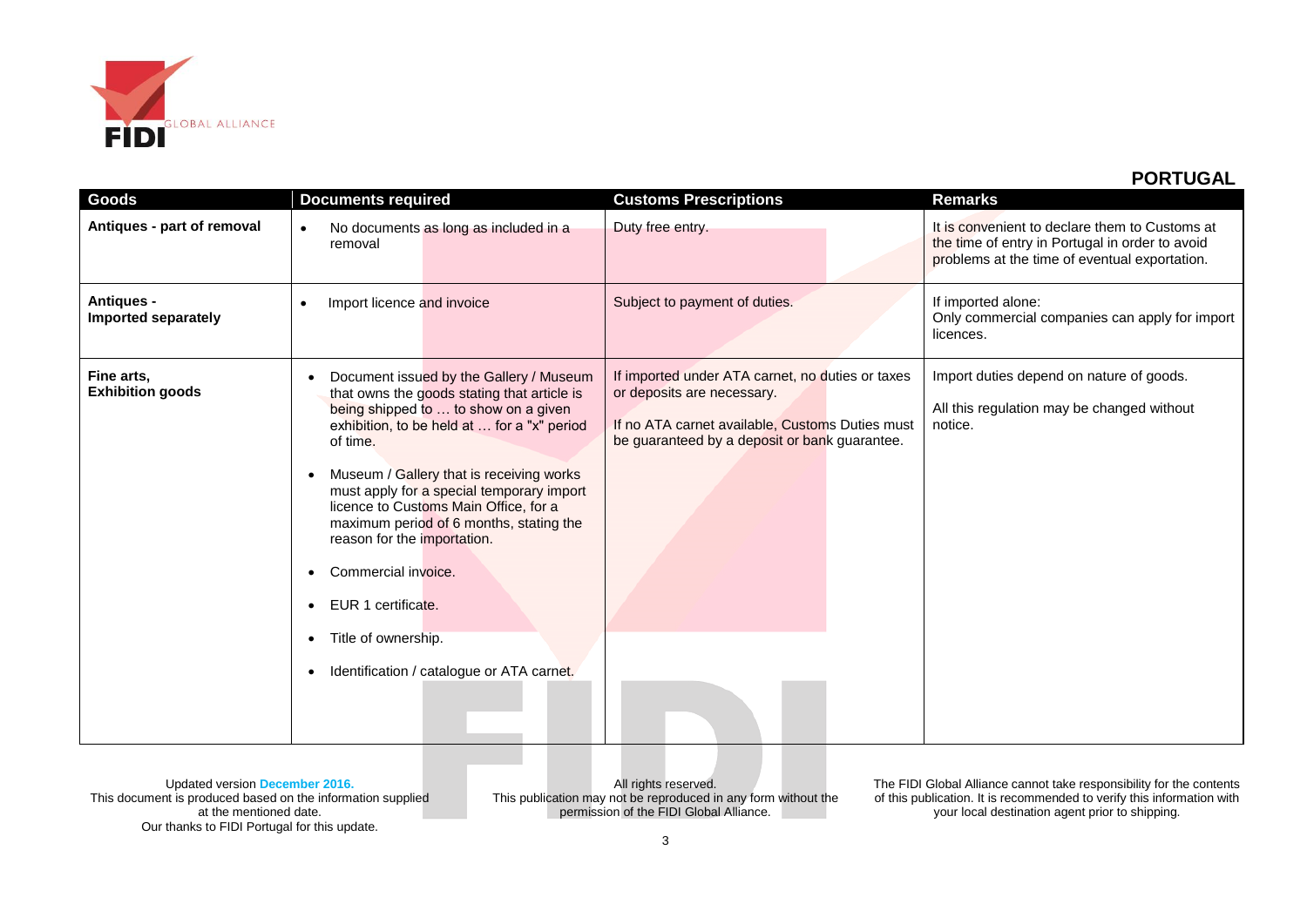

| Goods                            | <b>Documents required</b>                                                                                                                                                                                                                                                                                                                                                                           | <b>Customs Prescriptions</b>                                                                                                                                                                                                                                                           | <b>Remarks</b>                                                                                                                                                                                                                                                                                                             |
|----------------------------------|-----------------------------------------------------------------------------------------------------------------------------------------------------------------------------------------------------------------------------------------------------------------------------------------------------------------------------------------------------------------------------------------------------|----------------------------------------------------------------------------------------------------------------------------------------------------------------------------------------------------------------------------------------------------------------------------------------|----------------------------------------------------------------------------------------------------------------------------------------------------------------------------------------------------------------------------------------------------------------------------------------------------------------------------|
| Inheritance                      | Luggage Certificate (Certificado de<br>$\bullet$<br>bagagem) issued by nearest Portuguese<br>Consulate, stating that the items of the<br>attached list belong to Mr / Mrs and were<br>inherited by Mr / Mrs<br>Testament and respective authenticated<br>$\bullet$<br>translation into Portuguese.<br>Declaration confirming death of testator.<br>$\bullet$<br>Passport of consignee.<br>$\bullet$ | Duty free entry.                                                                                                                                                                                                                                                                       | Consignee must be in Portugal by the time of<br>goods arrival.                                                                                                                                                                                                                                                             |
| <b>Motorcars and Motorcycles</b> | Full documentation of vehicle such as<br>$\bullet$<br>registration certificate and title of property.<br>International driving licence.<br>٠<br>Insurance document.<br>$\bullet$<br>Declaration from the Portuguese Embassy<br>$\bullet$<br>stating that client lived for more than 12<br>months abroad.                                                                                            | Duty free entry for temporary import of 6 months,<br>during which definitive importation of the car<br>must be effected.<br>Costs of duties and taxes depend on the value<br>of motorcar in Portugal<br>If no definitive importation is performed,<br>motorcar must leave the country. | Vehicle must belong to owner 6 months prior to<br>arrival of owner in Portugal.<br>Details of vehicle such as make and registration<br>number must be supplied in advance.<br>Obtain Portuguese plate number and payment of<br>duties and taxes to be dealt by client directly<br>with a customs broker or with the A.C.P. |
| <b>Caravans</b>                  | Invoice, showing lowest possible price.<br>$\bullet$<br>Registration certificate.<br>$\bullet$<br>Title of property.<br>٠                                                                                                                                                                                                                                                                           | Subject to payment of duties as for motorcars.                                                                                                                                                                                                                                         | Same as previous.                                                                                                                                                                                                                                                                                                          |
| <b>Boats - Definitive import</b> | Registration certificate.<br>$\bullet$<br>Import licence.<br>٠                                                                                                                                                                                                                                                                                                                                      | Subject to payment of duties.                                                                                                                                                                                                                                                          | Definitive importation is very difficult. Usually not<br>allowed unless very special circumstances<br>occur.                                                                                                                                                                                                               |

Updated version **December 2016.** This document is produced based on the information supplied at the mentioned date. Our thanks to FIDI Portugal for this update.

All rights reserved. This publication may not be reproduced in any form without the permission of the FIDI Global Alliance.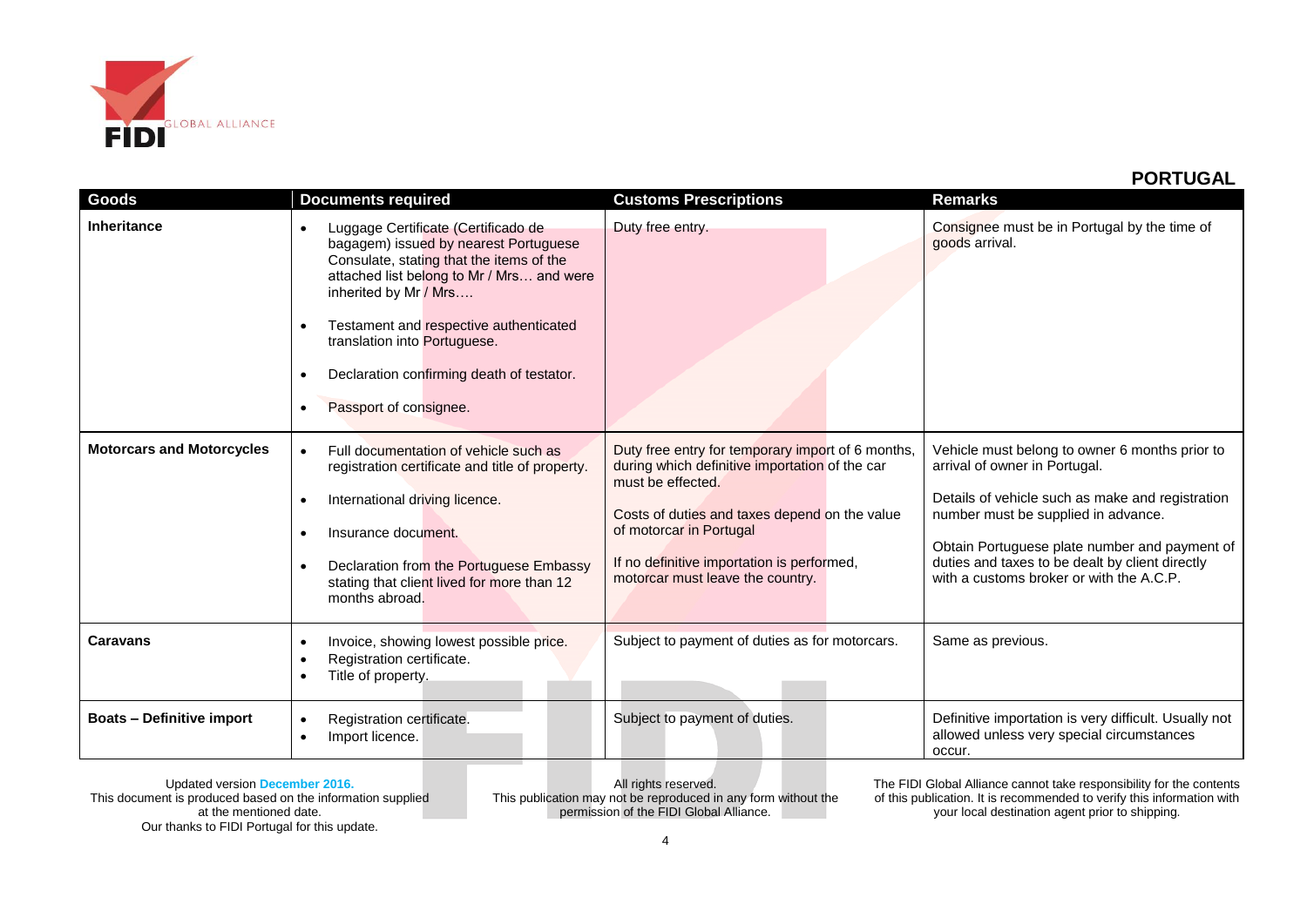

| Goods                           | <b>Documents required</b>                                                                              | <b>Customs Prescriptions</b>                                                                                                                                                                                                                                     | <b>Remarks</b>                                                                                                                                                                      |
|---------------------------------|--------------------------------------------------------------------------------------------------------|------------------------------------------------------------------------------------------------------------------------------------------------------------------------------------------------------------------------------------------------------------------|-------------------------------------------------------------------------------------------------------------------------------------------------------------------------------------|
| <b>Boats - Temporary Import</b> | Registration certificate.<br>$\bullet$                                                                 | Duty free entry.<br>When boats are imported for exhibition or<br>contest / race purposes special permission from<br>Customs Main Office is necessary, stating that<br>the boat is temporarily imported for a period of<br>to show in a given exhibition or race. |                                                                                                                                                                                     |
| <b>Bicycles</b>                 |                                                                                                        | Duty free entry.                                                                                                                                                                                                                                                 | As long as mentioned on inventory.                                                                                                                                                  |
| <b>Electrical appliances</b>    | Same as removal goods.<br>$\bullet$                                                                    |                                                                                                                                                                                                                                                                  |                                                                                                                                                                                     |
| Presents, gifts, souvenirs      |                                                                                                        |                                                                                                                                                                                                                                                                  | As accompanied luggage there will be no duties.<br>If unaccompanied luggage, value cannot exceed<br>the amount of Portuguese Escudos 15.000\$00<br>nor 20 Kgs weight, per shipment. |
| <b>Pets</b>                     | Certificate of vaccination.<br>$\bullet$                                                               | Duty free entry.                                                                                                                                                                                                                                                 | All pets must be subject to medical examination<br>before being cleared from Customs.                                                                                               |
| <b>Horses</b>                   | Certificate of foal registration.<br>٠<br>Veterinary certificate.<br>$\bullet$<br>Import licence.<br>٠ | Subject to Customs approval.                                                                                                                                                                                                                                     | No horses should be sent without prior Customs<br>approval.                                                                                                                         |
| <b>Plants</b>                   | No documents.                                                                                          | Duty free entry.                                                                                                                                                                                                                                                 | As long as coming together with removal goods.                                                                                                                                      |

Updated version **December 2016.** This document is produced based on the information supplied at the mentioned date. Our thanks to FIDI Portugal for this update.

All rights reserved. This publication may not be reproduced in any form without the permission of the FIDI Global Alliance.